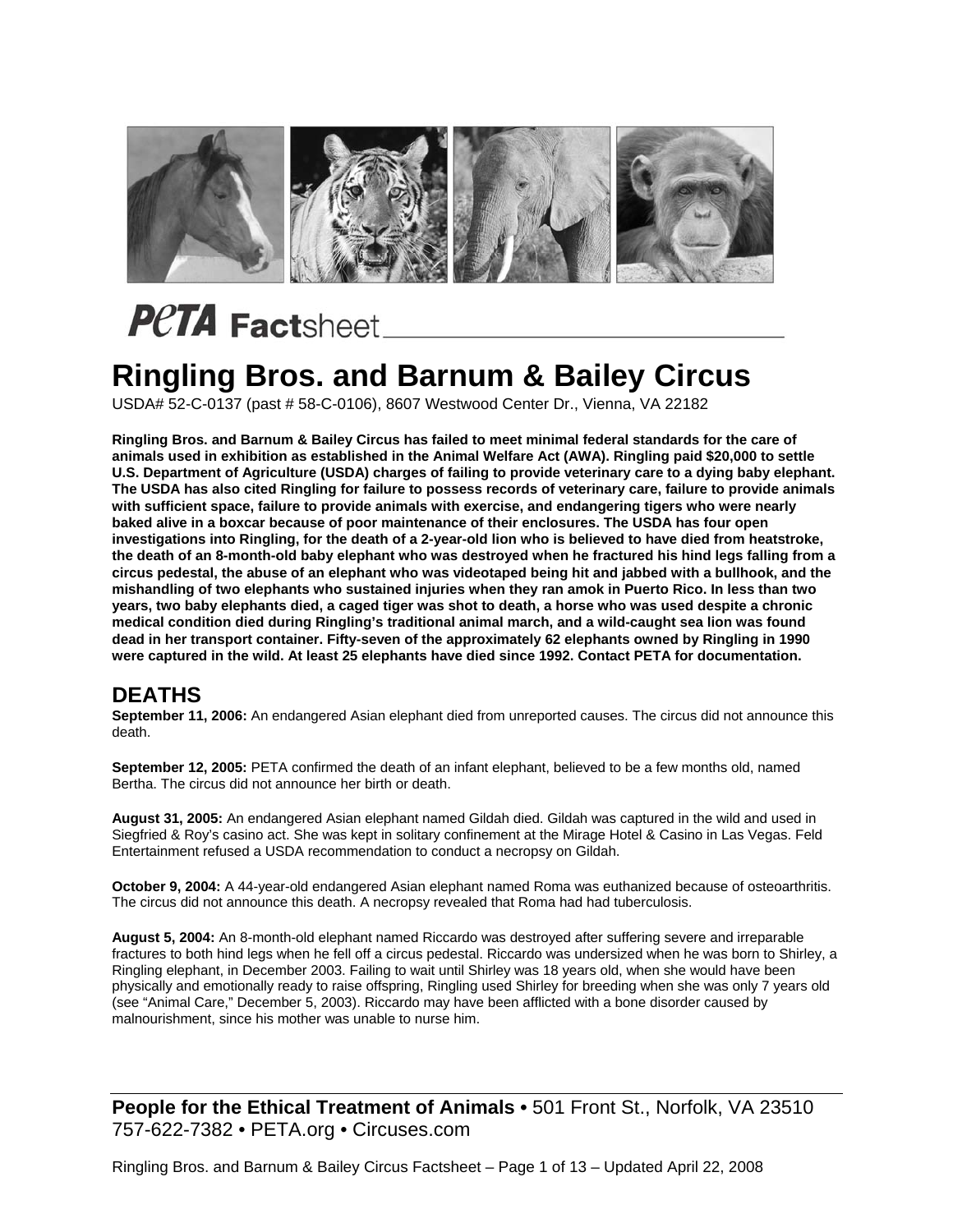**July 13, 2004:** According to an affidavit by former Ringling lion handler Frank Hagan, a 2-year-old lion named Clyde died while traveling through the intense heat of the Mojave Desert in a poorly ventilated boxcar without being checked or given water. The lion is believed to have died from heatstroke and dehydration.

**July 1, 2004:** An endangered Asian elephant died because of an aortic aneurysm. The circus did not announce this death.

**May 11, 2004:** Two Ringling horses were struck by a freight train as they were being unloaded from the circus train near Dayton, Ohio. One horse died instantly, and the other was euthanized at the scene.

**January 24, 2003:** An endangered Asian elephant was euthanized because of osteoarthritis. The circus did not announce this death.

**December 22, 2002:** A 57-year-old endangered Asian elephant named King Tusk was euthanized because of osteoarthritis. Captivity-induced foot problems and arthritis are the leading reasons for euthanasia of captive elephants.

**June 1, 2001:** A 7-year-old endangered Bengal tiger named Jasmine was euthanized due to chronic renal disease. The circus did not announce this death.

**May 25, 2001:** A 34-year-old endangered Asian elephant named Birka stored at Ringling's breeding compound was euthanized due to abdominal neoplasia. The circus did not announce this death.

**April 30, 2001:** An endangered Asian elephant died due to chronic osteoarthritis. Captivity-induced foot problems and arthritis are the leading reasons for euthanasia in captive elephants. The circus did not announce this death.

**April 12, 2001:** An endangered Asian elephant was euthanized due to chronic osteoarthritis. The circus did not announce this death.

**March 7, 2001:** An endangered Bengal tiger was euthanized because of tumors in her ear canals and sinuses. The circus did not announce this death.

**August 5, 2000:** An endangered Asian elephant was euthanized due to degenerative osteoarthritis. Captivity-induced foot problems and arthritis are the leading reasons for euthanizing captive elephants. The circus did not announce this death.

**August 1, 2000:** An endangered Bengal tiger was euthanized due to degenerative osteoarthritis. The circus did not announce this death.

**October 28, 1999:** A 52-year-old endangered Asian elephant named Teetchie was euthanized due to multiple joints affected by osteoarthritis and an *M. tuberculosis* infection of the lung. Captivity-induced foot problems and arthritis are the leading reasons for euthanasia in captive elephants. The circus did not announce this death.

**July 26, 1999:** Benjamin, a 4-year-old endangered baby elephant who had been removed from his mother before she could teach him to swim, drowned when he stepped into a pond while the circus was traveling through Texas. Benjamin drowned as he tried to move away from a trainer poking him with a bullhook. According to the *Asian Elephant Studbook,* published by the American Zoological and Aquarium Association, Benjamin was removed from his mother when he was only 1 year old.

**February 22, 1999:** A horse collapsed and died during Ringling Bros. and Barnum & Bailey's animal march to the Scope Convention Center in Norfolk, Virginia. A PETA videographer captured the horse's collapse on film despite Ringling workers' attempts to obstruct the camera. Although Ringling claims that a veterinarian is available to its animals 24 hours a day, there was no veterinarian on duty when the horse was in urgent need of medical care. According to the necropsy, Ringling was aware of this animal's delicate condition yet kept him on the road anyway.

**September 3, 1998:** According to the *Asian Elephant Studbook*, published by the American Zoological and Aquarium Association, a 40-year-old elephant named Dolly died. Ringling did not announce this death.

**People for the Ethical Treatment of Animals •** 501 Front St., Norfolk, VA 23510 757-622-7382 • PETA.org • Circuses.com

Ringling Bros. and Barnum & Bailey Circus Factsheet – Page 2 of 13 – Updated April 22, 2008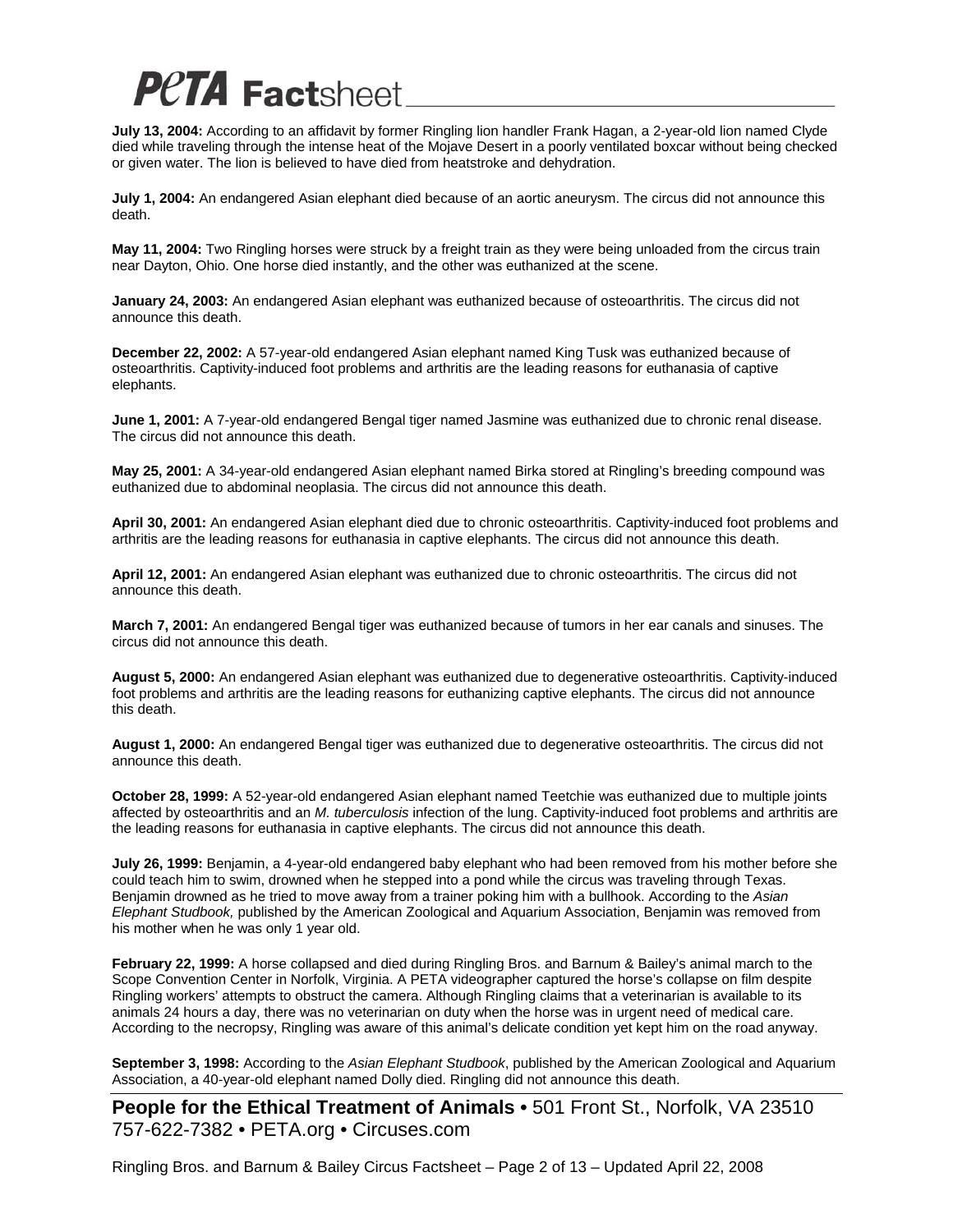**August 31, 1998:** A 12-year-old wild-caught sea lion named Gypsy was found dead in her transport container in Moline, Illinois. In the wild, sea lions can live to be 20 years old.

**January 24, 1998:** A 3-year-old baby elephant named Kenny was forced to perform in two shows while the circus was in Jacksonville, Florida, despite obvious signs of illness. According to the circus's animal care log, Kenny was "not eating or drinking," was "bleeding from his rectum … had a hard time standing, was very shaky, walked very slowly," and "passed a large amount of blood from his rectum." The log noted that at 11:30 p.m., "the elephant was dead."

**January 7, 1998:** Ringling trainer Graham Chipperfield shot a Bengal tiger named Arnie five times while he was locked in his cage, killing him in retaliation for an attack against Graham's brother, Richard, during a photo shoot.

**May 22, 1996:** An elephant named Seetna who was euthanized due to prolonged dystocia (difficult labor). According to the *Asian Elephant Studbook,* published by the American Zoological and Aquarium Association, Seetna was 30 years old when she died. In elephants, dystocia often indicates that the fetus has died and is decomposing in the uterus. The circus did not announce this death.

**1995:** According to the *Asian Elephant Studbook,* published by the American Zoological and Aquarium Association, the following Ringling elephants died: 53-year-old Cita, 53-year-old Ranni, 45-year-old Rhani, and 34-year-old Karnaudi. The circus did not announce these deaths.

**August 8, 1994:** According to *the Asian Elephant Studbook*, published by the American Zoological and Aquarium Association, a 41-year-old elephant named Jenny died. Ringling did not announce this death.

**1992:** According to the *Asian Elephant Studbook,* published by the American Zoological and Aquarium Association, the following Ringling elephants died: a 26-year-old male named Petely, 50-year-old Nelly, and 50-year-old Mia.

#### **VIOLATIONS OF STATE AND FEDERAL HUMANE LAWS**

**January 11, 2008:** The USDA cited Ringling for inadequate housing for six miniature dachshunds, stating that the current housing failed to contain the dogs safely and restrict other animals from access.

**December 11, 2007:** The USDA cited Ringling for failure to maintain records of acquisition and disposition for its tigers.

**September 19, 2006:** The USDA cited Ringling for failure to have a perimeter fence around dangerous animals that met the height requirement of 8 feet at its Williston facility. A similar citation was issued in 2003 at the same location.

**July 11, 2006:** The USDA cited Ringling for improper handling of dangerous animals by failing to ensure that appropriate security was provided when the train containing the animals was stopped on the railroad tracks. The inspector wrote, "[T]hree APHIS personnel … were able to approach and walk unchallenged directly to the open doors of the elephant cars" and stressed that "under these circumstances a member of the public would have been able to enter the cars and approach the animals, thus jeopardizing their own safety, or place items inside the cars that could adversely affect the well-being of the animals."

**May 24, 2006:** The USDA cited Ringling for failure to provide adequate veterinary care to an elephant named Jewel who has an abnormal gait and stiff front left leg. The inspector found that Jewel's stiffness did not disappear within a few minutes of walking as claimed by Ringling's veterinarian.

**May 18, 2006:** The USDA cited Ringling for failure to dispose of expired medications.

**May 3, 2006:** The USDA cited Ringling for failure to provide adequate veterinary care and maintain medical records for an elephant with a large swelling on her rear leg. Ringling did not have the prescribed medication on hand and the staff was unaware that the medication needed to be administered.

**March 31, 2006**: The USDA cited Ringling for failure to maintain the zebra enclosure.

**People for the Ethical Treatment of Animals •** 501 Front St., Norfolk, VA 23510 757-622-7382 • PETA.org • Circuses.com

Ringling Bros. and Barnum & Bailey Circus Factsheet – Page 3 of 13 – Updated April 22, 2008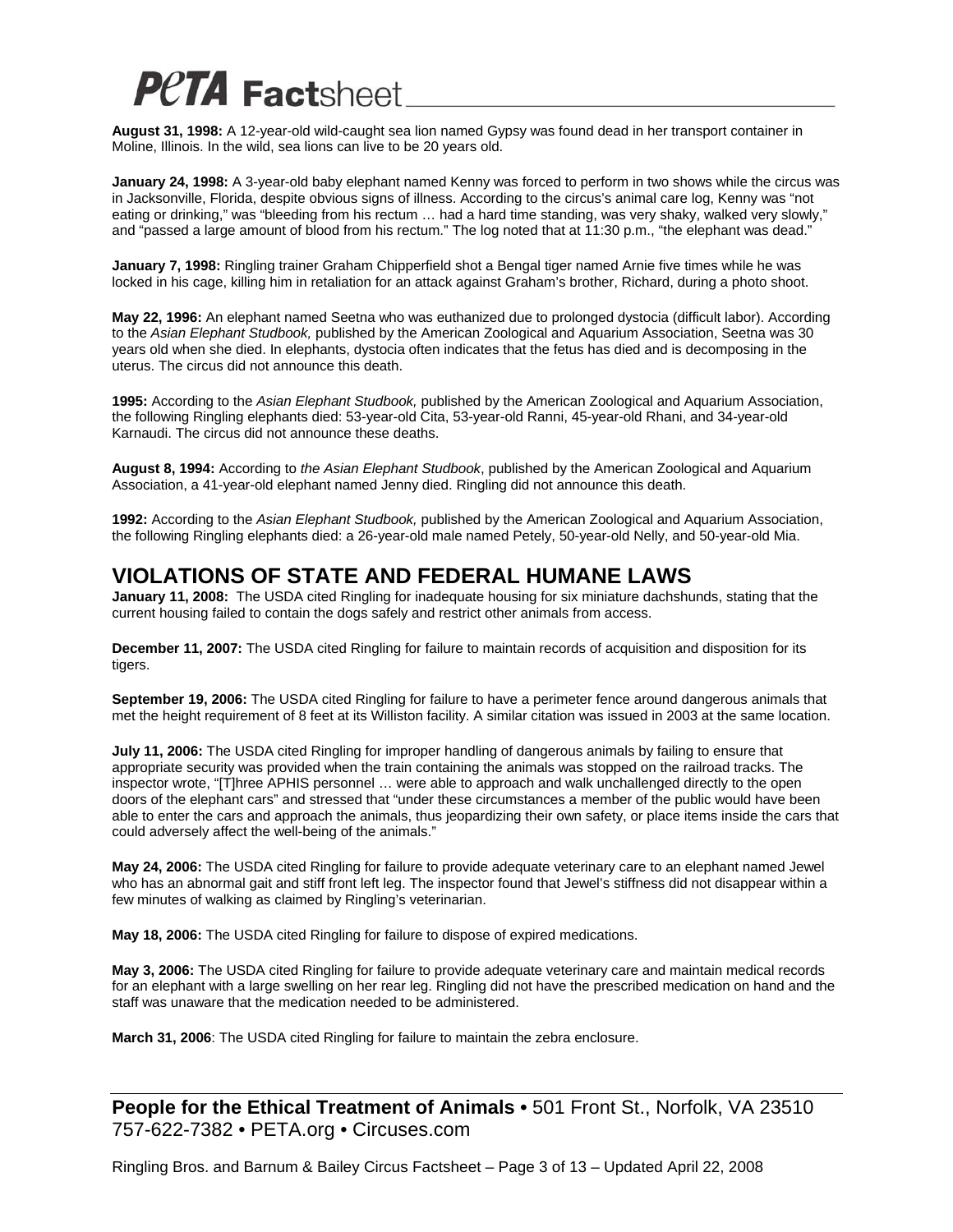**February 15, 2006:** The USDA cited Ringling for failure to provide veterinary care to a camel with two actively bleeding wounds.

**January 6 & 17, 2006:** The USDA cited Ringling for causing trauma, behavioral stress, physical harm, and unnecessary discomfort to two elephants, Rudy and Angelica, who sustained cuts and scrapes from arena seats after becoming startled by a barking dog while performing in Puerto Rico. Ringling was also cited for failure to provide a safety barrier between the elephants and the public.

**October 5, 2005:** The USDA cited Ringling for failure to maintain medical care records "for all the elephants, and Gunther in particular." There was no treatment plan for Gunther, who had been suffering from a lesion for at least five months.

**September 7, 2005:** The USDA cited Ringling for failure to dispose of expired and undated tuberculosis drugs. The inspector also indicated that Ringling transported an elephant named Siam from the Williston facility to the breeding compound. Ringling's tuberculosis-infected elephants are kept at Williston. Siam tested positive for tuberculosis in 1999 (see "Elephant Tuberculosis," April 16, 2001).

**September 6, 2005:** The USDA cited Ringling for failure to provide shade to an elephant named Doc who was in an outdoor pen "that does not provide any shade or shelter" at Ringling's breeding compound in Polk City, Florida.

**January 6, 2005:** A USDA inspector noted on an inspection report that elephants Gunther (age 3) and Angelica (age 7) had nail lesions. Captivity-induced foot problems and arthritis are the leading reasons for euthanasia of captive elephants.

**July 13, 2004:** The USDA launched a formal investigation into the death of a 2-year-old lion named Clyde. According to a former Ringling employee, Clyde died after traveling through the intense heat of the Mojave Desert in a poorly ventilated boxcar.

**February 20, 2003:** The USDA cited Ringling for failure to have a complete perimeter fence around dangerous animals at its Williston facility.

**December 16, 2002:** The USDA cited Ringling for keeping alpacas and goats in areas with an accumulation of debris that included wood with sharp pointed nails sticking up.

**December 5, 2002:** The USDA cited Ringling for failure to have an appropriate perimeter fence around dangerous animals at its winter quarters.

**November 7, 2002:** The USDA cited Ringling for failure to have four elephants tested for tuberculosis and for failure to store food in a manner that protects it from contamination.

**February 21, 2002:** The USDA cited Ringling for failure to dispose of expired medication, for improper feeding, and for poor sanitation.

**August 25, 2001:** California humane officers charged Mark Oliver Gebel, son of animal trainer Gunther Gebel-Williams, with cruelty to animals for striking and wounding an endangered Asian elephant with a sharp metal bullhook. Gebel allegedly inflicted the injury when the elephant, named Asia, hesitated before entering the performance ring at the Compaq Center in San Jose, California.

**August 24, 2001:** Ringling was fined \$200.00 by the city of San Jose, California, for allowing a yak to run at large and cause a public nuisance.

**August 20, 2001:** The USDA cited Ringling for failure to provide access for inspection of animals, records, and property at its retirement center.

**May 3, 2001:** The USDA cited Ringling for improper food storage.

**February 20, 2001:** The USDA cited Ringling for improper food storage.

**People for the Ethical Treatment of Animals •** 501 Front St., Norfolk, VA 23510 757-622-7382 • PETA.org • Circuses.com

Ringling Bros. and Barnum & Bailey Circus Factsheet – Page 4 of 13 – Updated April 22, 2008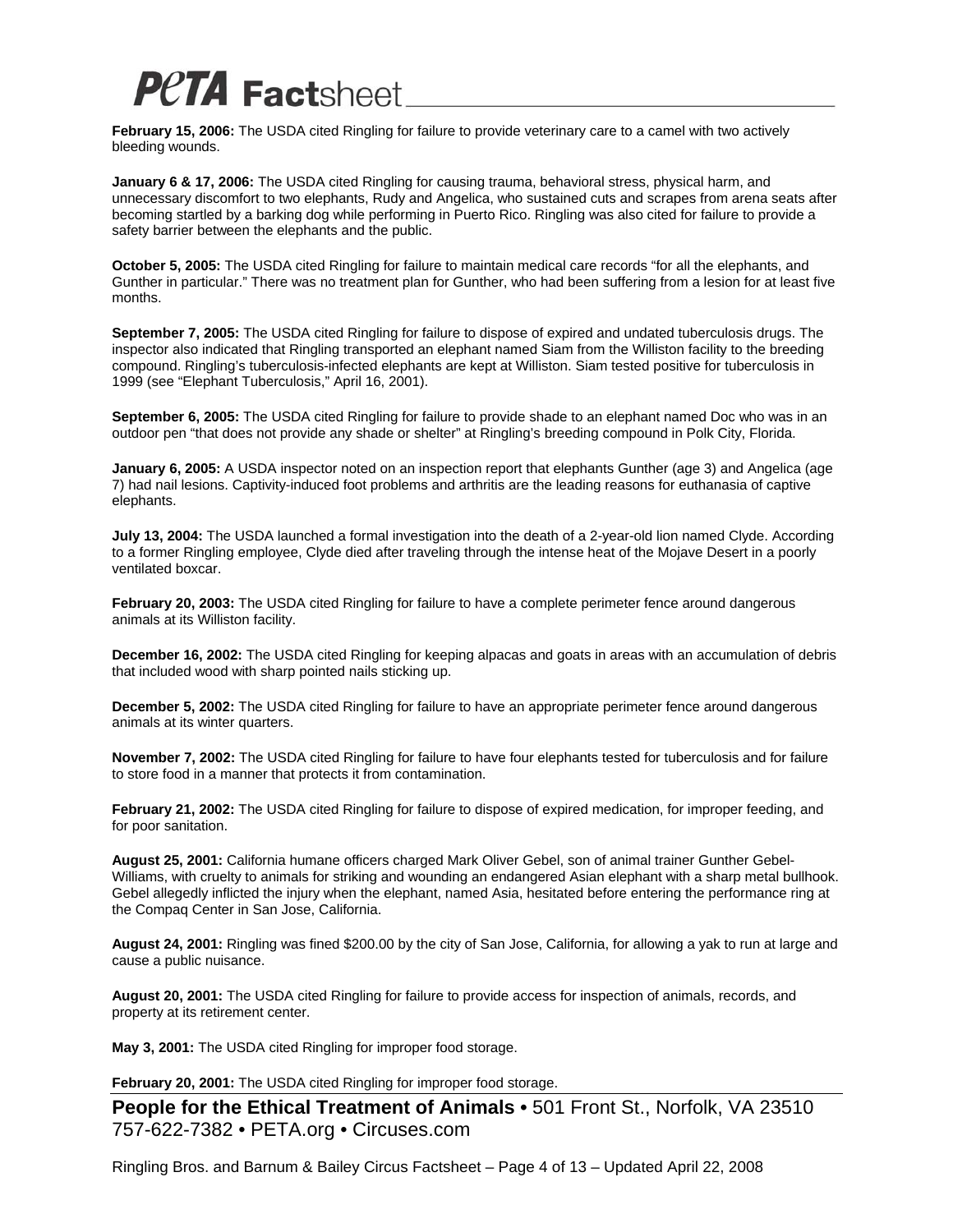**September 7, 2000:** The USDA cited Ringling for failure to provide adequate veterinary care. The inspector wrote, "There is no documentation maintained on elephants that have minor lesions, scars, or abrasions. … Records of medical treatment were not available on the camel that recently had both rear feet caught in a train track."

 Ringling was also cited for storing the animals' food near toxic substances and failure to maintain transport enclosures that could not be properly cleaned and sanitized.

**July 12, 2000:** The USDA cited Ringling for failure to provide adequate care in transit, failure to provide drinking water, and failure to maintain transport enclosures. The inspector wrote, "[A]nimals must be visually observed at least every four hours. … Tiger transport vehicle is inaccessible as long as train is in motion. … [I]t is not clear if the opportunity to water the tigers every 12 hours is available. … Tiger transport design has allowed excessively high temperatures during routine transport. … Vent failure pushed these temperatures to a point of immediate danger to the animals."

**July 5, 2000:** The USDA cited Ringling for failure to maintain the structural strength of its tiger enclosures. Two tigers had injured themselves attempting to escape cages in which an excessive rise in temperature occurred when faulty vent doors blew shut. One tiger tore at the cage, tearing the track from the door and breaking off a tooth. A tiger in another enclosure suffered an injury above the eye caused by the same faulty vent-door problem.

**June 16, 2000:** USDA spokesperson Jim Rogers told the *Austin American-Statesman* that the agency has two investigations pending against Ringling Bros. for possible AWA violations.

**February 22, 2000:** Ringling was cited for failure to maintain a transport-shift cage for the tigers because it had a hole in the floor. The USDA also cited Ringling for failure to provide minimum space for the dogs and failure to identify dogs and cats with USDA tags.

**November 9, 1999:** The USDA cited Ringling (for the second time) for tiger cages in need of repair. The inspector noted an elephant with chronic arthritis was continuously housed on concrete instead of a more comfortable surface such as rubber for large hoofed animals.

 A female Asian elephant named Teetchie with a history of thin body condition and who tested positive for tuberculosis on September 11, 1999, was euthanized on October 28, 1999.

**August 23, 1999:** According to an inspection conducted by South Bay Animal Control Services, seven Ringling elephants were found to have multiple lacerations. A zoo veterinarian who reviewed photographs of these and other injuries concluded, "The majority of the wounds documented in these photographs are fresh, actively draining puncture wounds caused by an ankus or hook."

**May 27, 1999:** The USDA cited Ringling for tiger cages in need of repair and locking mechanisms, as well as for failure to dispose of medications that had expired as far back as February 1996.

**May 11, 1999:** In a letter to Ringling Bros., USDA Deputy Administrator Ron DeHaven wrote, "We have completed our review of the lesions observed on two juvenile elephants, Doc and Angelica, during the inspection of the Center for Elephant Conservation in Polk City, Fla., on February 9, 1999. ... [W]e find that the handling of these two elephants was not in compliance with the Animal Welfare Act regulations. ... We believe there is sufficient evidence to confirm the handling of these animals caused unnecessary trauma, behavioral stress, physical harm, and discomfort to these two elephants."

**February 9, 1999:** A USDA report indicated wounds on the baby elephants' legs from separating them from their mothers. The report stated, "[T]here were large visible lesions on the rear legs of both Doc and Angelica (baby elephants). When questioned as to the cause of these lesions, it was stated by Mr. Jim Williams and Mr. Gary Jacobson that 'these scars were caused by rope burns, resulting from the separation process from the mothers on January 6, 1999.' Angelica's lesion appeared as a pink linear scar, approximately 6" long and 1" wide on the right rear leg. The left rear leg also had a scar directly below the cloth leg tie. Both lesions appeared to have been treated with an iodine-based ointment. Angelica also had two linear healing scars on the back of the right hind leg. Doc had a pink scar on the right rear mid-leg area." (Both baby elephants were just under 2 years old when taken from their mothers. In the wild, female elephants remain with their mothers their entire lives and males for up to 15 years.)

 Tuberculosis tests for one elephant were not available for review. No treatment was instituted for another elephant with positive tuberculosis status.

**People for the Ethical Treatment of Animals •** 501 Front St., Norfolk, VA 23510 757-622-7382 • PETA.org • Circuses.com

Ringling Bros. and Barnum & Bailey Circus Factsheet – Page 5 of 13 – Updated April 22, 2008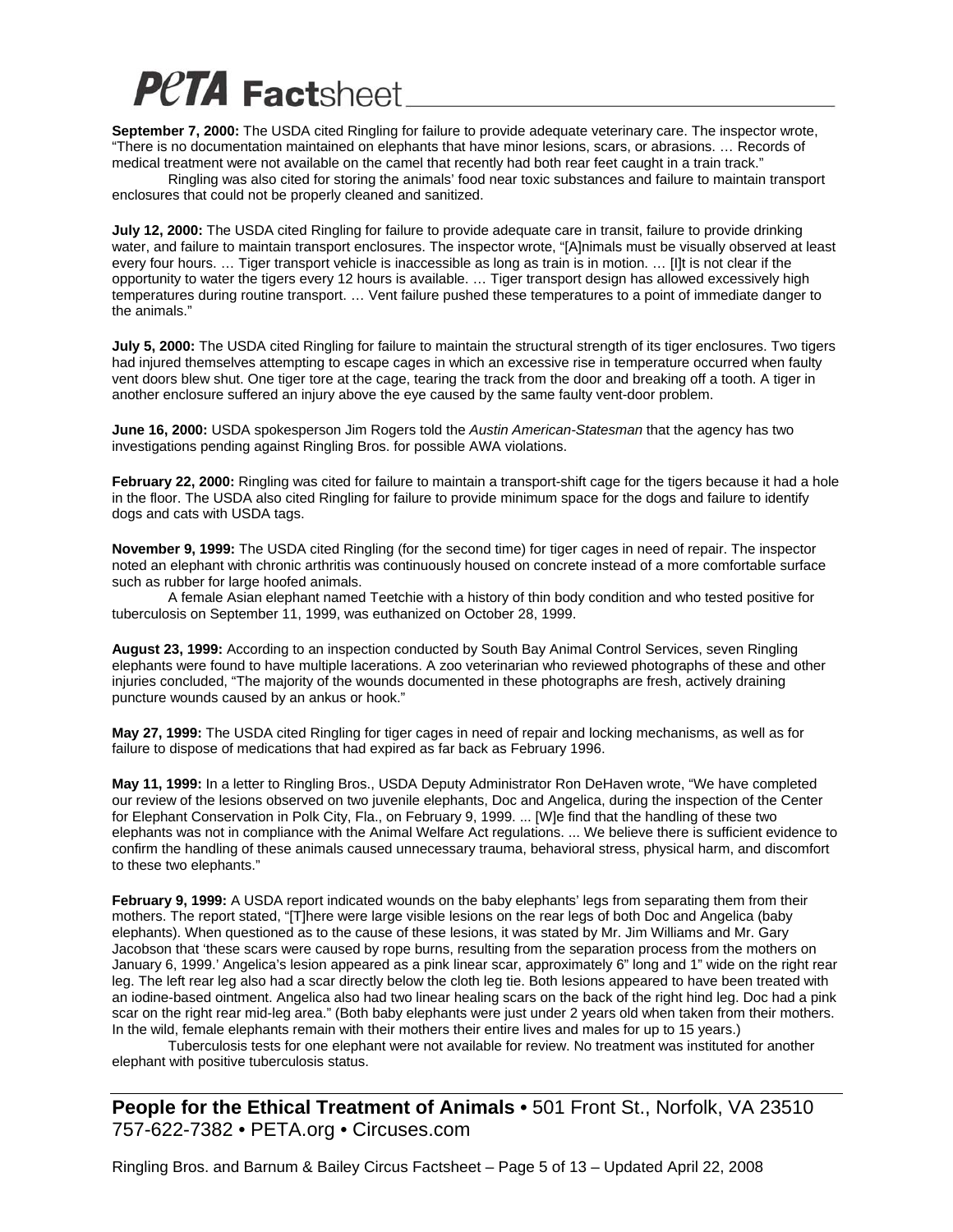

**December 9, 1998:** A USDA inspector noted on an inspection report that an elephant with confirmed tuberculosis was euthanized.

 The inspector also noted that three elephants did not have adequate shade and that an elephant named Congo had intermittent lameness and what appeared to be hyperkeratosis (a skin condition).

**October 7, 1998:** A USDA inspection of Ringling's elephants found three with lameness and one with lacerations on her forehead.

**October 1, 1998:** The USDA cited Ringling for having a damaged transport enclosure for the hippopotamus.

**September 11, 1998:** A USDA inspector noted on an inspection report that three elephants (32-year-old Lechamee, 28-year-old Sofie, and 42-year-old Mini) had suffered from arthritis for at least 12 years.

**August 28, 1998:** Ringling was charged by the USDA with AWA violations for the death of Kenny, a baby endangered Asian elephant forced to perform in Jacksonville, Florida, despite his being sick. The USDA charged the circus with failure to provide veterinary care to Kenny, and Ringling paid \$20,000 to settle the case out of court.

**June 9, 1998:** Ringling was cited by the USDA for failure to provide records of veterinary care for an elephant named Seetna who was euthanized due to prolonged dystocia (difficult labor).

**March 26, 1998:** The USDA issued Ringling a "strong letter of warning" for the killing of Arnie, an endangered Bengal tiger. An angry trainer shot Arnie five times with a 12-gauge shotgun while he was locked in his cage.

**September 5, 1997:** The USDA cited Ringling (for the second time) for improper food storage. The inspector noted that a complaint about a lame elephant could not be verified because "the circus could not allow the elephants to move freely."

**July 24, 1997:** The USDA cited Ringling for unsanitary food storage.

**February 3, 1997:** The circus was cited for failure to correct a previously identified violation of unsanitary food storage.

**January 21, 1997:** The USDA cited Ringling for inadequate storage of animals' food.

**December 20, 1996:** The USDA cited Ringling for not providing environmental enrichment for primates. The USDA inspector stated, "There is no enhancement plan developed. The primates show signs of stereotypic behaviors (rocking, weaving, shaking, and cage-bar chewing and licking). All primates are housed singly. Cages have no enrichment." Ringling was also cited for not providing adequate space for a baboon. Additionally, the inspector cited Ringling for not providing adequate shelter for a hippo. He stated, "The length of the hippo is greater than the width of the hippo pool."

**August 14, 1996:** The USDA cited Ringling for not giving the elephants tetanus vaccinations, deworming, or fecal exams.

**December 7, 1995:** The USDA cited Ringling for failure to maintain tiger cages, failure to provide records of disposition for 10 elephants no longer on the premises, and improper food storage.

**December 5, 1995:** The USDA cited Ringling for failure to allow access to its property for an animal welfare inspection.

**September 20, 1995:** The USDA cited Ringling for not having a program of veterinary care. There was also no record of tetanus vaccinations.

**June 8, 1995:** The USDA cited Ringling for improper food storage.

**People for the Ethical Treatment of Animals •** 501 Front St., Norfolk, VA 23510 757-622-7382 • PETA.org • Circuses.com

Ringling Bros. and Barnum & Bailey Circus Factsheet – Page 6 of 13 – Updated April 22, 2008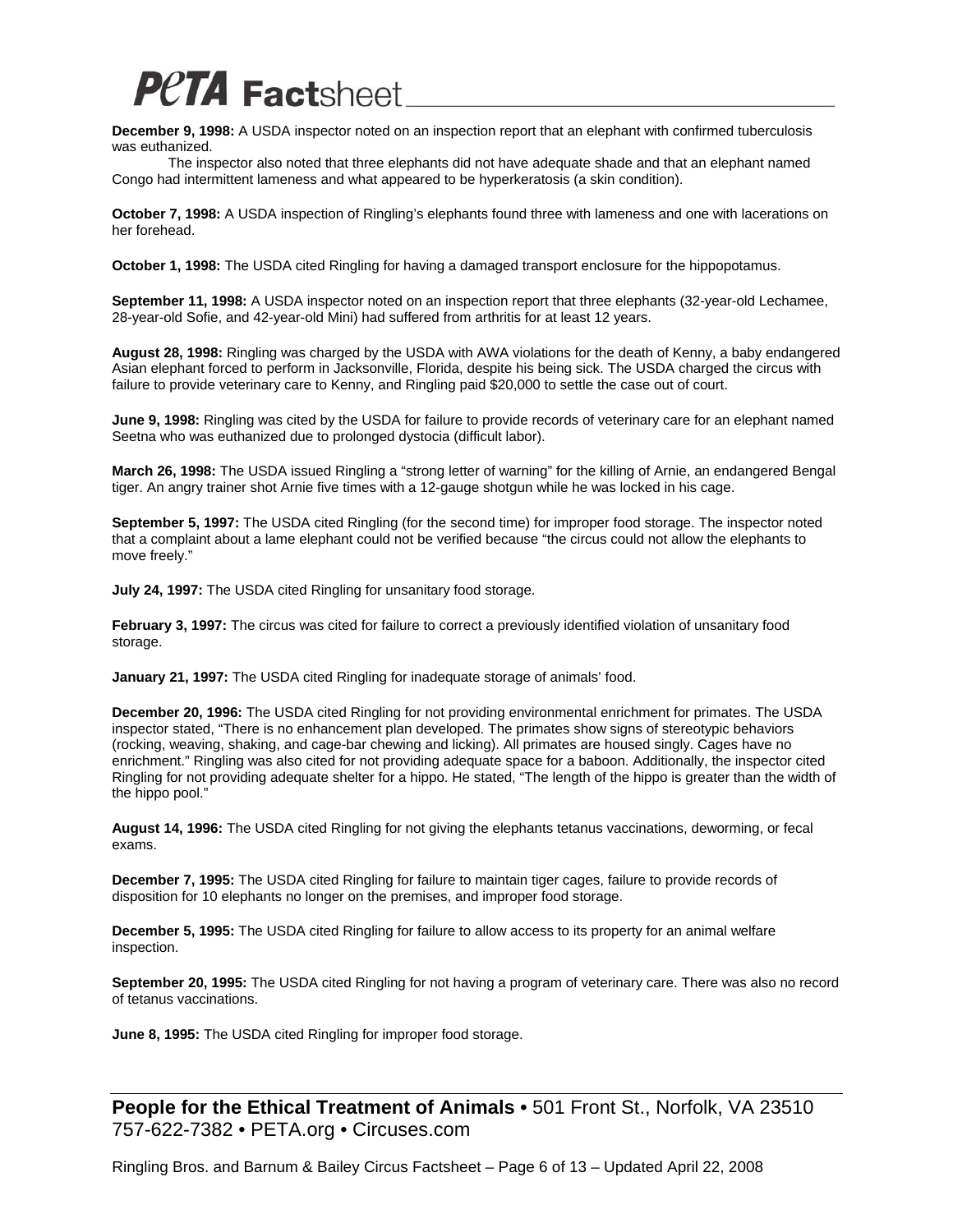**February 14, 1995:** The USDA cited Ringling for failure to have an exercise program for the animals, as well as for animal enclosures that were in need of repair.

**November 10, 1994:** The USDA observed that Ringling was storing animal food in an unsanitary manner.

**October 18, 1994:** During a routine USDA inspection, an elephant was being beaten by a Ringling trainer. The USDA inspector stated, "Upon entering facility, I heard yelling and the sound of someone hitting something. I observed an elephant trainer hitting an elephant with the wooden end of the handling tool to get it up."

 A USDA inspector cited Ringling for failure to handle animals in such a way that there is minimal risk of harm to the animal and the public. Additionally, the inspector reported, "Animals were also being housed by other species that interfere with their health and cause them discomfort."

**January 21, 1994:** A USDA inspector cited Ringling for electrical wires hanging loose inside a lion's cage, causing the potential for injury or death.

**December 29, 1993:** The USDA cited Ringling for failure to provide minimum space for dogs and for inadequate lighting in the dog enclosure. The boxes were too small "for most dogs to stand, sit, lie, and turn about freely." Ringling was cited for failure to correct previously identified violations of not providing minimum space for bears, including one bear with rub marks; failure to repair the lion cages; and improper food storage.

**December 14, 1993:** The USDA cited Ringling for failure to provide bears with the minimum space required by the federal AWA. Ringling also failed to provide a program for exercise.

#### **ANIMAL CARE**

**November 3, 2006:** Former Ringling employees Bob Tom and Archele Hundley provided PETA with signed statements that described routine abuse of animals. Among their allegations: an elephant was left covered with blood after a violent beating that lasted for 30 minutes, a horse was whipped with the metal snap on a lead for 10 minutes and was later found to have a broken tooth, a miniature horse was knocked senseless after he was repeatedly slugged in the face with such force that the sound of the handler's fist hitting the horse's face could be heard 20 feet away, and the elephants were forced to stand in mountains of foul-smelling feces and urine during transport.

**April 12, 2006:** PETA supplied the USDA with videotape showing elephant trainer Troy Metzler abusively hooking elephants, elephants kept on the road in spite of crippling arthritis, and elephants who were suffering from painful pressure wounds. Two elephant experts confirmed that Metzler's acts of hooking are clear abuse and that Ringling's lame elephants should not be traveling or performing.

**March 2, 2006:** Professional dancer Jodey Eliseo, who toured with Ringling Bros. for two years in the 1980s, wrote to a Chicago alderman in support of pending legislation that would ban bullhooks. Eliseo wrote that she saw an elephant forced to perform with a huge infected boil that covered half her leg; Ringling handlers who beat an elephant for stumbling during a performance; teenage elephant Sophie covered with bullhook wounds from constant beatings; and a baby elephant who was severely beaten as punishment for running amok and smashing through a wall at a civic center.

**November 16, 2005:** According to the *East Valley Tribune*, "Reba and Sheena came [to Phoenix Zoo] from Ringling Brothers Barnum and Bailey Center for Elephant Conservation after years of circus performing, zoo officials said. Negative reinforcement, such as hits and pokes, along with years of doing unnatural tricks, caused the elephants to become aggressive and dangerous. ... Reba [who once killed a circus trainer] pulled on her own nipples and Sheena was angry and withdrawn. All were threatening to zookeepers and dangerous to one another. ... 'When you think about these animals, they had traumatic lives,' [said Geoff Hall, Phoenix Zoo vice president of living collections]."

**September 6, 2005:** During an examination, the USDA confirmed that a 3-year-old elephant named Gunther, who toured with Ringling's Home Edition (Gold Unit) had suffered from lameness.

**August 25, 2004:** According to the *Oakland Tribune*, Oakland Zoo elephant manager Colleen Kinzley described a video showing a Ringling handler hitting and jabbing an elephant as clear abuse. Kinzley also commented on video showing a chained elephant swaying neurotically, saying, "For such a young animal to be exhibiting that amount of abnormal behavior is just tragic."

**People for the Ethical Treatment of Animals •** 501 Front St., Norfolk, VA 23510 757-622-7382 • PETA.org • Circuses.com

Ringling Bros. and Barnum & Bailey Circus Factsheet – Page 7 of 13 – Updated April 22, 2008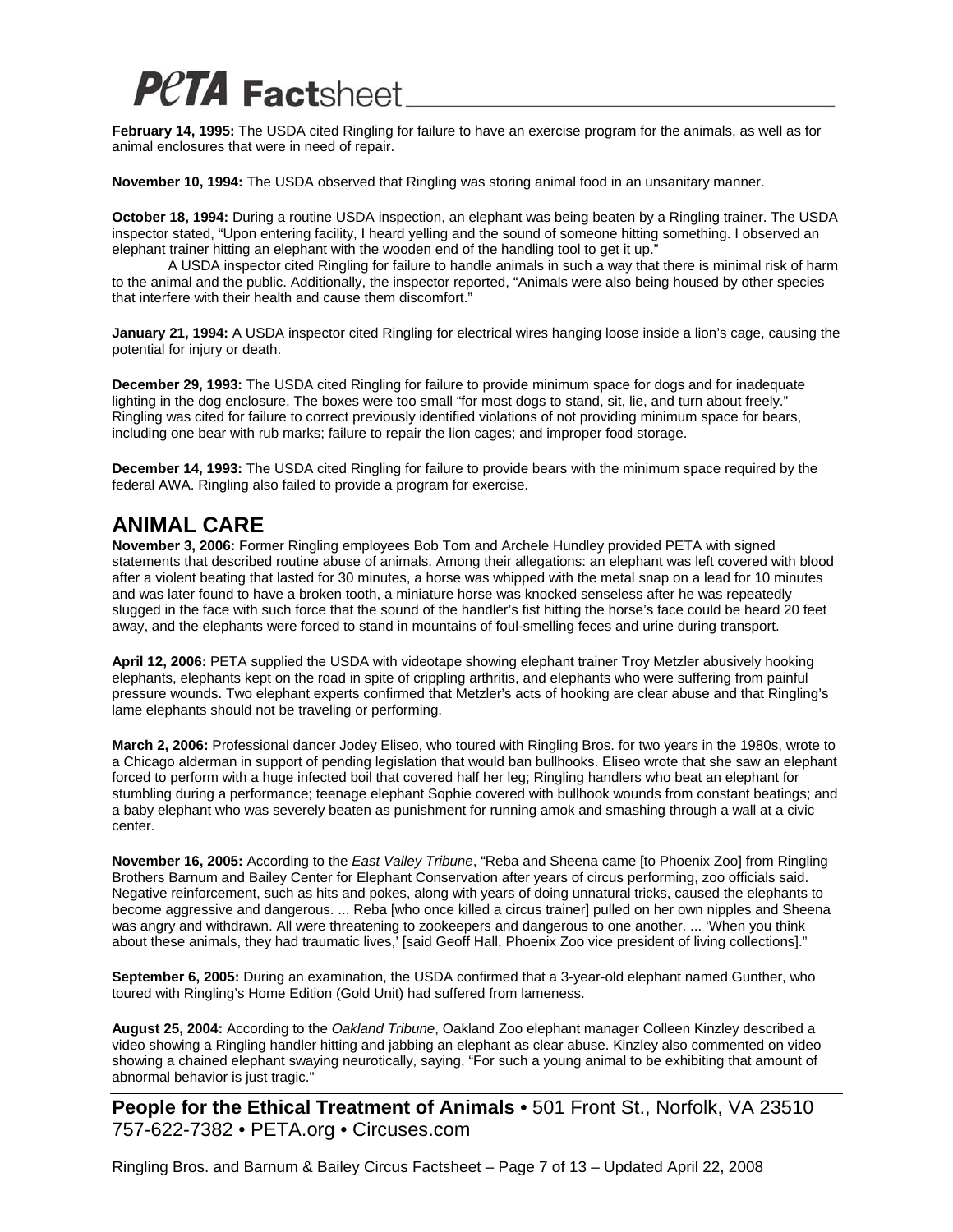**July 31, 2004:** According to an affidavit by former Ringling employee Frank Hagan, Ringling's elephant trainer Troy Metzler, nicknamed "Captain Hook" by circus staff, was frequently observed abusively hooking elephants, including babies, with a metal-spiked bullhook.

**December 5, 2003:** An elephant named Shirley, who was bred by Ringling when she was only 7 years old, gave birth to an undersized calf. Elephants in the wild begin mating at age 18. Studies show that captive elephants who breed before age 12 have shorter lifespans.

**December 12, 2003:** Ringling's parent company, Feld Entertainment, has refused repeated requests, including one from celebrity P!nk, to send its elephant Gildah to a sanctuary. Gildah was captured in the wild and used in Siegfried & Roy's casino act. At age 56, Gildah continues to live a lonely life in solitary confinement at the Mirage Hotel & Casino in Las Vegas.

**October 6, 2002:** Veterinarian Gretchen Steininger, hired by Ringling to provide medical care and defend its use of animals, as reported in the *Macomb Daily*, while the circus was in Michigan, was fined \$500 and reprimanded for negligence and incompetence by the Michigan Department of Consumer & Industry Services on June 22, 2002.

**May 6, 2001:** Ringling subjected a tiger in advanced stages of pregnancy to stressful conditions associated with transport. Four tiger cubs were born on the road while the circus was performing in Columbus, Ohio.

**April 8, 2001:** According to *The New York Times*, a Ringling spokesperson admitted that a trainer who had been videotaped tormenting elephants was still on elephant duty.

**2001**: Ringling's red unit is leasing five elephants, including its star attraction, a male elephant named Bo, from the George Carden Circus. On May 1, 2001, the Canadian Broadcasting Corp. reported that two George Carden Circus employees had pleaded guilty to cruelty to animal charges in provincial court in St. John's, Newfoundland, and that each had been fined \$200. The charges were brought after investigators found bears kept in filthy, undersized cages for 23 hours a day. The judge stated that he wished the legislation were stronger so that he could penalize the defendants more and suggested that people stay away from the circus.

**June 13, 2000:** According to congressional testimony provided by former Ringling Bros. barn man Tom Rider, "[Elephants] live in confinement, and they are beaten all the time when they don't perform properly. ... When I became disturbed about the treatment of the elephants, the continual beatings, including the baby Benjamin, I was told, 'That's discipline.'"

**May 22, 2000:** A horse found suffering from life-threatening colic as the Ringling train was traveling through Pennsylvania had to wait three hours for treatment while employees searched for a large-animal veterinarian.

**April 17, 2000:** In comments submitted to the USDA, Ringling opposes language in the agency's "Draft Policy on Training and Handling of Potentially Dangerous Animals" that reads, "Hot shots, shocking collars, or shocking belts should not be used for training or to handle the animals during exhibition, and any such use will be closely scrutinized. An ankus may not be used in an abusive manner that causes wounds or other injuries."

**1992:** Ringling disposed of five tigers who were of no use to the circus by giving them to New Jersey resident Joan Byron-Marasek, who owns a poorly maintained private menagerie. One of the Ringling tigers killed four other tigers at the facility. Byron-Marasek has been charged by the USDA with failing to provide adequate veterinary care and maintain programs of disease control and prevention for her tigers, and she was charged by state officials with overcrowded conditions.

#### **DANGER**

**March 22, 2008:** According to the Associated Press, three zebras, Mali, Giza, and Lima, escaped from the 1<sup>st</sup> Mariner Arena located in downtown Baltimore, Maryland, and dashed into traffic. The same three zebras had escaped in June 2007 during the circus's Colorado visit.

**June 16, 2007:** According to the Associated Press, four zebras and three horses who were being walked into an arena for practice became spooked. The animals reportedly ran loose along a road near a busy interstate for 30 minutes while Ringling was performing in Colorado Springs, Colorado.

**People for the Ethical Treatment of Animals •** 501 Front St., Norfolk, VA 23510 757-622-7382 • PETA.org • Circuses.com

Ringling Bros. and Barnum & Bailey Circus Factsheet – Page 8 of 13 – Updated April 22, 2008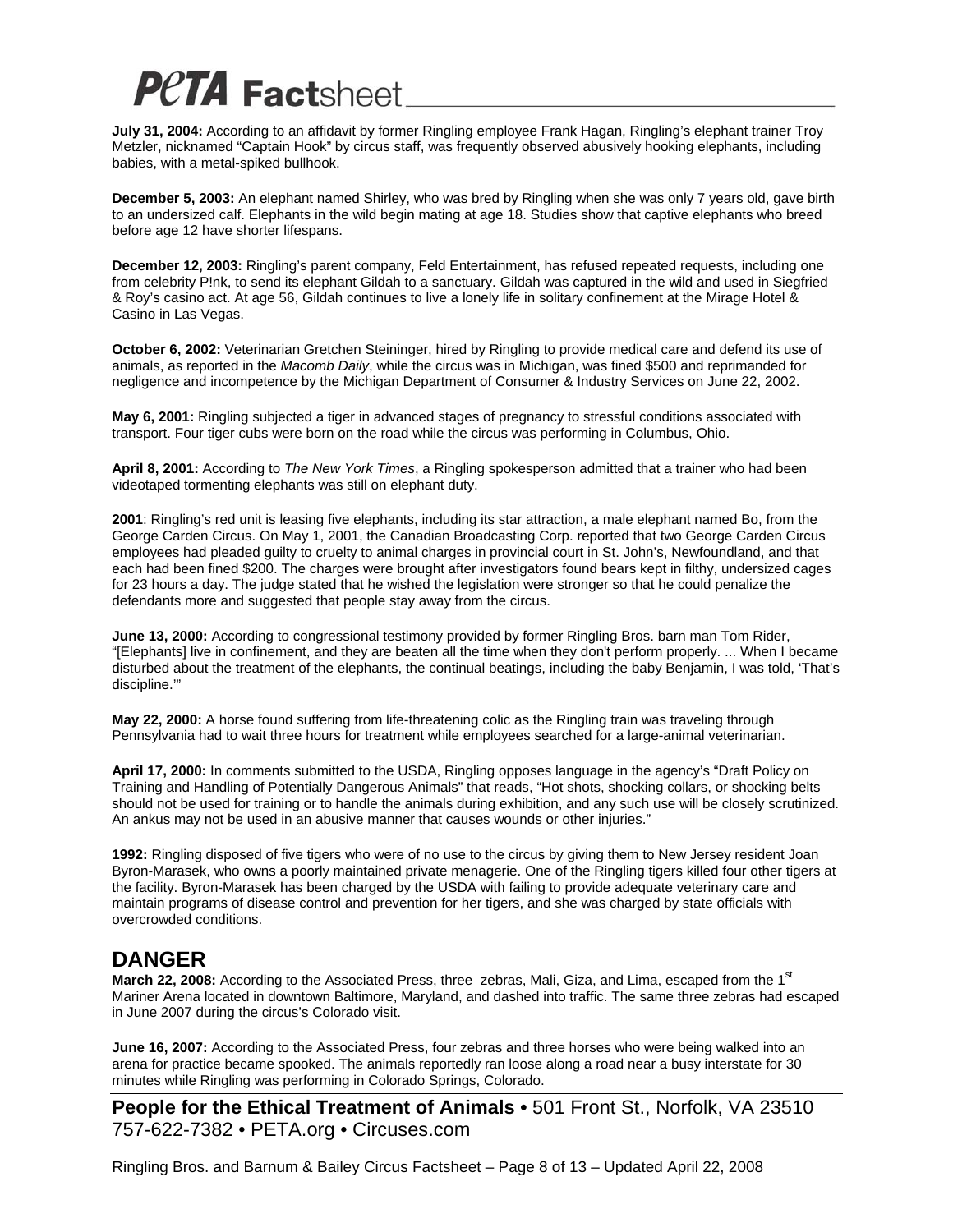**April 13, 2005:** Elephant handler David Mannes was airlifted to a medical center to treat a fractured pelvis and soft tissue wound to his arm after being knocked down and kicked by an elephant named Tova while feeding the elephants at Ringling's breeding compound in Polk City, Florida.

**June 13, 2000:** Congressional testimony by Tom Rider, a former Ringling employee, identifies Ringling's elephant Karen as a killer: "Although she was the most dangerous elephant in the group, she is the one they used in the threering adventure where the public is allowed to stand around the elephant with no safety net or other protection around her. Karen had a habit of knocking anyone who came into range, slamming them into the ground, yet they allowed her to have contact with the audience."

**September 1999:** Two frightened zebras who were tethered together escaped twice from their handler and ran toward a main street while being transferred from the arena between performances in San Jose, California.

**November 1998:** Three tigers escaped from their cage in a Chicago parking lot. A Ringling handler was hospitalized in serious condition with bite wounds over much of his body when he was attacked by one of the tigers.

**September 30, 1995:** A Ringling lion bit off the index finger of a 31-year-old woman attending the circus.

**May 6, 1993:** A Ringling elephant killed her trainer in Gainesville, Florida. The elephant knocked down the 51-year-old trainer and stepped on his chest.

#### **IMPEDING INVESTIGATIONS**

**August 24, 2004:** The Associated Press reported that Ringling's parent company, Feld Entertainment, refused two recent subpoenas from the USDA, requiring Feld to provide a video of the October 3, 2003, tiger attack of Roy Horn to aid in the agency's investigation.

**July 13, 2004:** According to an affidavit by former Ringling lion handler Frank Hagan, employees who had knowledge of how a lion named Clyde died after traveling through the intense heat of the Mojave Desert in a poorly ventilated boxcar were instructed not to speak to USDA inspectors who were investigating the death. Ringling quickly had misters installed in the lions' boxcar before USDA officials arrived.

**March 26, 2001:** An internal USDA memo stated, "This is a request to subpoena to compel testimony and provide documentation ... under the AWA. ... I have been involved in an investigation into allegations of elephant abuse and exhibiting elephants infected with TB by Ringling Brothers Circus. ... The investigation has been very frustrating in that Feld Entertainment has not been cooperative with allowing the USDA to review medical records on the elephants, and the key witnesses will not cooperate due to court settlements with Feld Entertainment that prevent them from discussing any circus issues with anyone."

**August 23, 1999:** According to an incident report from the Humane Society of Santa Clara Valley, Ringling veterinarian Bill Lindsay and two other circus employees surrounded a humane investigator in a threatening manner and angrily confronted the investigator in an attempt to impede an investigation into bloody lacerations found on numerous elephants.

**August 6, 1999:** The USDA was forced to subpoena a necropsy report from Texas A&M University's veterinary laboratory for Benjamin, a 4-year-old elephant who drowned, after Ringling ignored AWA requirements and two investigators' July 28 requests for the documents.

**February 25, 1999:** According to internal USDA memos written by inspectors, detailing injuries found on two baby elephants during a February 9, 1999, inspection, "[Ringling veterinarian] Dr. Lindsay was very upset and asked repeatedly why we could not be more collegial and call him before we came. I explained to him that all our inspections are unannounced. ... All Ringling personnel were very reluctant to let us take pictures [of the calves' rope lesions]."

 Ringling personnel were described as "badgering," "disgusted," "antagonistic," and "defensive" toward the inspectors.

**People for the Ethical Treatment of Animals •** 501 Front St., Norfolk, VA 23510 757-622-7382 • PETA.org • Circuses.com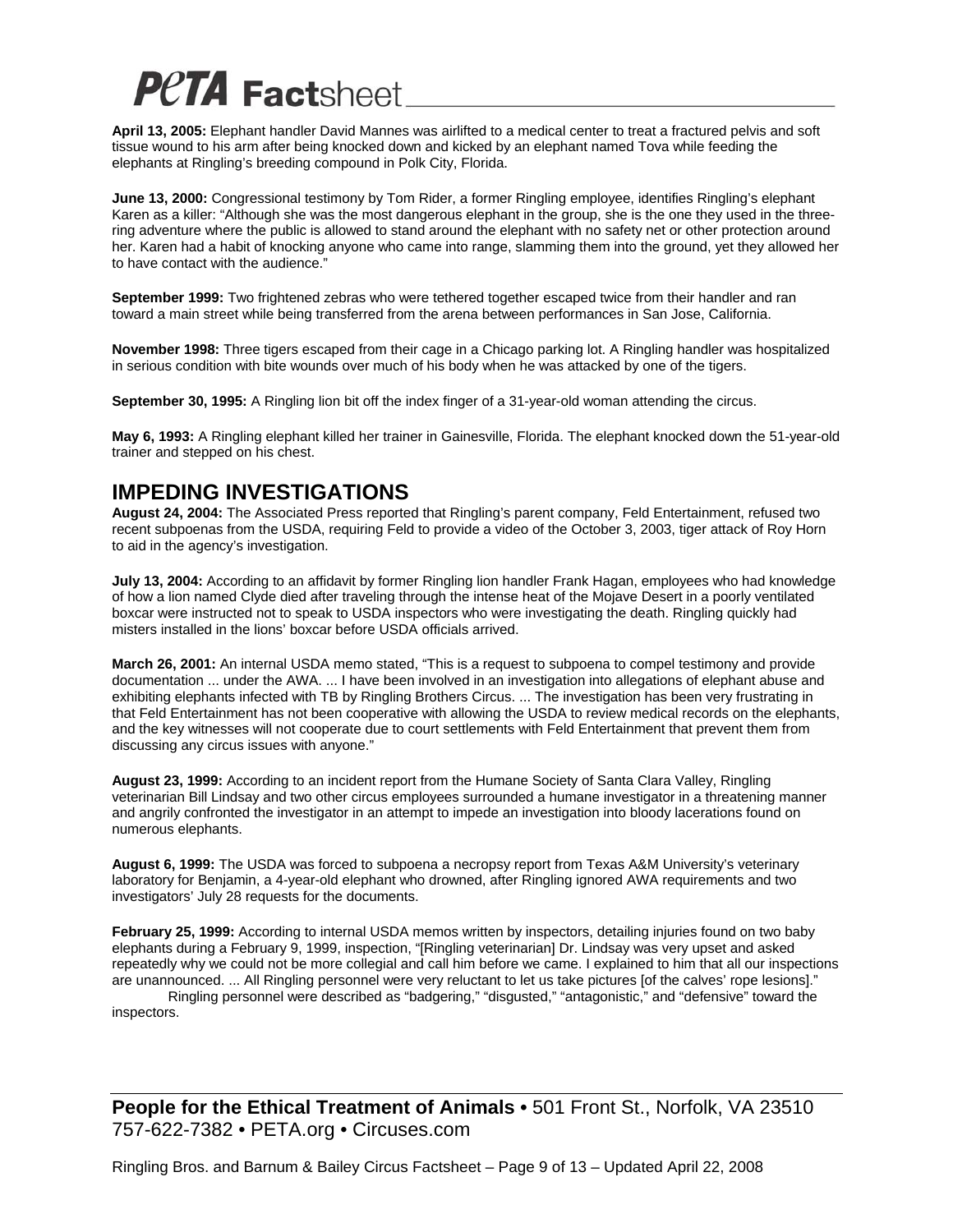#### **ELEPHANT TUBERCULOSIS**

**September 5, 2006:** Two elephants at Ringling's Polk City, Florida, breeding facility tested positive for *Mycobacterium tuberculosis* (TB), the human strain of TB that can pass from elephant to human, and three female elephants were pulled out of the traveling units because they had been exposed to at least one of the infected elephants.

**September 7, 2005:** The USDA cited Ringling for failure to dispose of expired and undated tuberculosis drugs. The inspector also indicated that Ringling transported an elephant named Siam from the Williston facility to the breeding compound. Ringling's tuberculosis-infected elephants are kept at Williston. Siam tested positive for tuberculosis in 1999 (see April 16, 2001).

**October 9, 2004:** A 44-year-old endangered Asian elephant named Roma was euthanized because of osteoarthritis. A necropsy revealed that Roma had tuberculosis.

**November 7, 2002:** The USDA cited Ringling for failure to have four elephants tested for tuberculosis. The inspector wrote, "TB is a disease that is dangerous to both man and animals. Animals must be tested in a timely manner for their protection as well as for their handlers."

**August 30, 2001:** According to an article on Salon.com titled, "The Greatest Vendetta on Earth," a 163-page sworn deposition given by Joel Kaplan, a private eye who had performed security and wire-tapping services for a Feld Entertainment subsidiary for 20 years, stated, "[Ringling] had some real problems with the elephants. … I was told [by the circus veterinarian] ... that about half of the elephants in each of the shows had tuberculosis and that the tuberculosis was an easily transmitted disease to individuals, to human beings. … I was asked by Chuck [Smith], through Kenneth [Feld], to find a physician who would test the people [in] the circus to see if they had tuberculosis but who would destroy the records and not turn them [in to] the Centers for Disease Control [and Prevention]."

**April 16, 2001:** An affidavit from a veterinarian at the National Veterinary Services Laboratories stated that Ringling elephants Tectchie, Vance, Sabu, Mala, Dolly, Calcutta 2, and Siam tested positive for tuberculosis.

**September 6, 2000:** The USDA cited Ringling for failing to provide veterinary care to an elephant named Tillie who has been diagnosed with tuberculosis. Tillie, who is owned by Patricia Zerbini, is under the care of Ringling's Williston facility and commingled with other elephants, which puts them at risk for infection or reinfection.

**October 28, 1999:** A 52-year-old endangered Asian elephant named Teetchie was euthanized due to multiple joints affected by osteoarthritis and an *M. tuberculosis* infection of the lung.

**September 16, 1999:** Ringling's Williston, Fla., facility was quarantined by the Florida Department of Agriculture and Consumer Services because of elephants' having tuberculosis.

**February 9, 1999:** A USDA report indicated that tuberculosis tests for one elephant were not available for review and no treatment was instituted for another elephant with positive tuberculosis status.

#### **DECLINING POPULARITY**

**January 22, 2008:** Lukoil Americas agreed not to hold any more promotional events with Ringling and vowed not to partner with or sponsor the circus in the future at any of its more than 2,000 gas stations.

**January 7, 2008:** Denny's confirmed that it had ended its partnership with Ringling in December 2007, less than six months after announcing the joint promotions. The move came after months of PETA protests and consumer complaints.

 **December 8, 2006:** Lucky Brand Jeans pulled T-shirts emblazoned with the Ringling Bros. logo off store shelves and the company's Web site after learning from PETA of the animal abuse associated with the circus and to ensure a pleasant shopping experience for compassionate consumers.

**April 15, 2005:** The *Philadelphia Daily News* reported, "The circus elephants are coming to town next week, bringing an outmoded and problematic form of entertainment to all Philadelphians. Here's hoping that this is the last year such an antiquated spectacle is welcomed within our city limits."

**People for the Ethical Treatment of Animals •** 501 Front St., Norfolk, VA 23510 757-622-7382 • PETA.org • Circuses.com

Ringling Bros. and Barnum & Bailey Circus Factsheet – Page 10 of 13 – Updated April 22, 2008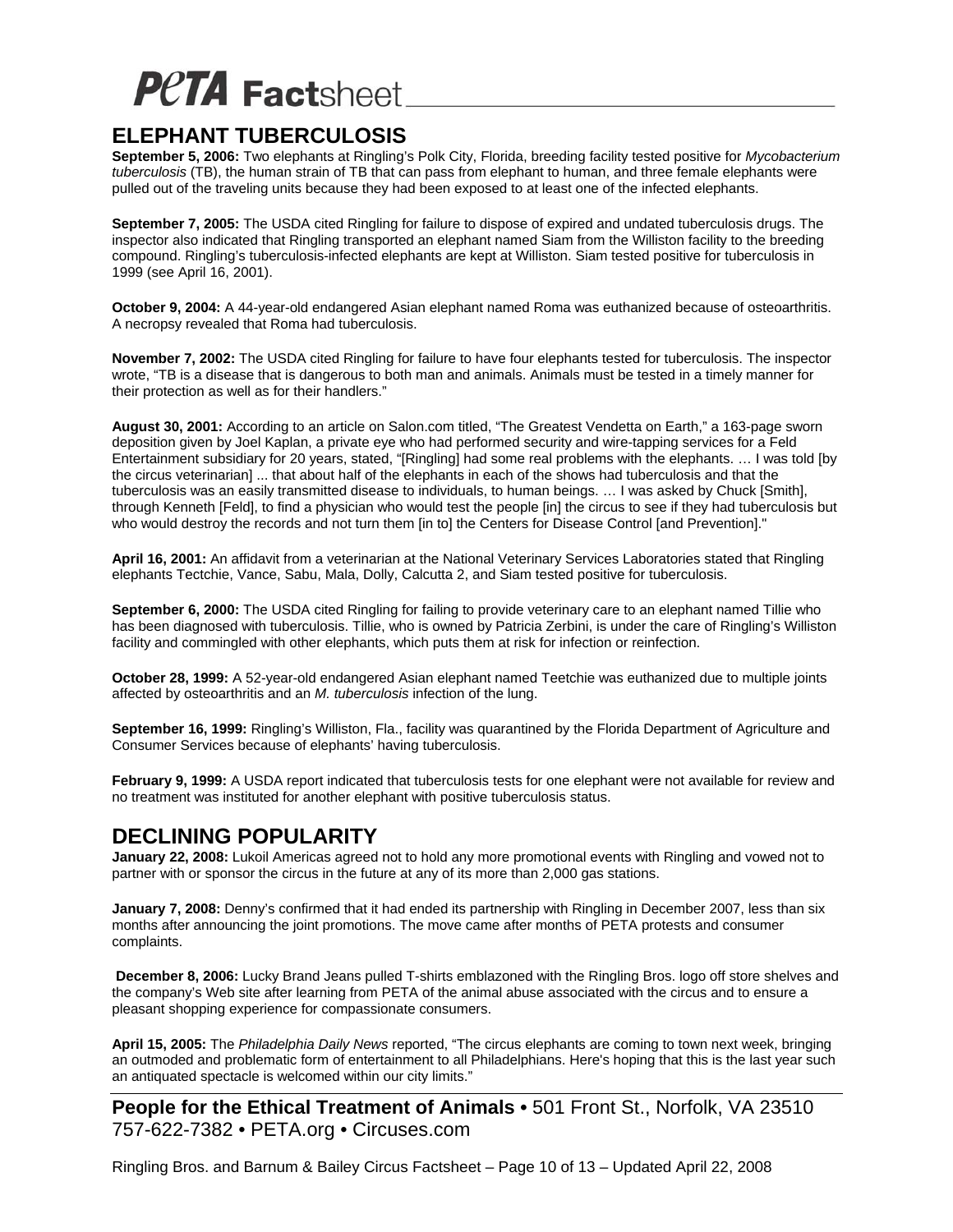**March 29, 2005:** *The New York Times* reported, "They are still the ones cracking whips as Bengal tigers (beautiful but a little fat) walk in circles, occasionally roar and run in and out of cages that look too small for them. Their trainer, Taba, did not seem worthy of them. But our consciousness has changed. We worry about how the animals are trained and treated."

**February 14, 2005:** The *Star-Telegram* reported, "[I]n less than two decades, the Canadian entertainment phenomenon [animal-free Cirque du Soleil] has reached levels of revenues that it took Ringling Bros. and Barnum & Bailey more than 100 years to attain."

**November 20, 2004:** The *Hamilton Spectator* (Ontario, Canada) reported, "[Production manager Brian Newman] said the circus has lost some of its appeal, which may account for fair ticket sales at each of this weekend's five shows at Copps Coliseum. Organizers say none of the shows at the modified 4,000-seat venue are sold out. ... [B]ehind the scenes, allegations of animal cruelty involving its elephants [has] plagued Ringling Bros. ... A *Spectator* reporter's request to view the elephants was declined."

**November 5, 2004:** The Chicago-area *Daily Herald* reported, "Less enthralling, at least to those of us who go to the circus every year, are those acts that seem to appear in every edition of the circus: the high-wire acts, the marching elephants, the motorcyclists that zoom around the inside of a metal sphere. ... Rating: 1/2 out of four stars."

**March 5, 2004:** MasterCard International dropped its controversial sponsorship of Ringling Bros. and Barnum & Bailey Circus. MasterCard joins Visa and Sears, Roebuck and Co. to become the third national sponsor to end its Ringling promotions amid a flood of complaints.

**October 26, 2003:** *The Capital-Journal* reported, "[T]he Ringling Bros. and Barnum & Bailey Circus, which hadn't been to Topeka in 12 years, had 'dismal numbers.'

**March 26, 2002:** The *New York Daily News* reported, "I went to see the Ringling Bros. and Barnum & Bailey Circus at Madison Square Garden. ... The Garden was half full. ... The tigers moved with the half-speed of a Municipal Building bureaucrat and were more stoned than the bums you had to step over in Penn Station on the way into the Garden. ... [M]y little guy's favorite attraction was the giant industrial dung vacuum."

**August 17, 2001:** According to *The Wichita Eagle*, Ringling failed to secure a date at the Kansas Coliseum because of concerns about its declining circus attendance.

**November 3, 2000:** The *Chicago Sun-Times* reported, "Founded in 1871, the 'greatest show on earth' has steep competition these days from artier circuses, such as Cirque du Soleil, that rely more on theatrics than on lions and tigers and bears, oh my. This may explain why the east and west wings of the venue were empty."

**September 19, 2000:** *The Seattle Times* reported, "More than anything, I noticed how many seats were empty, how The Greatest Show on Earth was more of a no-show here in Seattle than anything else."

**May 21, 2000:** The *Dayton Daily News* reported, "But the most amazing thing of all wasn't even what was going on in the three rings [at Ringling Bros. and Barnum & Bailey Circus]. It was to be seen elsewhere in the arena, up in the seats. In all the empty seats. … [T]he show we attended was nowhere close to sold out. In fact, the place was nearly empty."

**November 19, 1999:** The *Chicago Tribune* reported, "Last Thursday's performance of Ringling Bros. and Barnum & Bailey Circus at the 16,000-seat Allstate Arena was so small that two of the three rings were playing to rafts of empty seats. Attendees at several other first-week performances reported similarly small houses."

**November 8, 1999:** The *Chicago Sun-Times* reported, "As master of ceremonies, baby-faced Johnathan Lee Iverson was a congenial [Ringling Bros. and Barnum & Bailey Circus] ringmaster who didn't let on if the half-empty venue affected him."

**September 17, 1999:** *The Indianapolis News* reported, "Attendance continues to dwindle when Ringling Bros. and Barnum & Bailey Circus comes to town."

**People for the Ethical Treatment of Animals •** 501 Front St., Norfolk, VA 23510 757-622-7382 • PETA.org • Circuses.com

Ringling Bros. and Barnum & Bailey Circus Factsheet – Page 11 of 13 – Updated April 22, 2008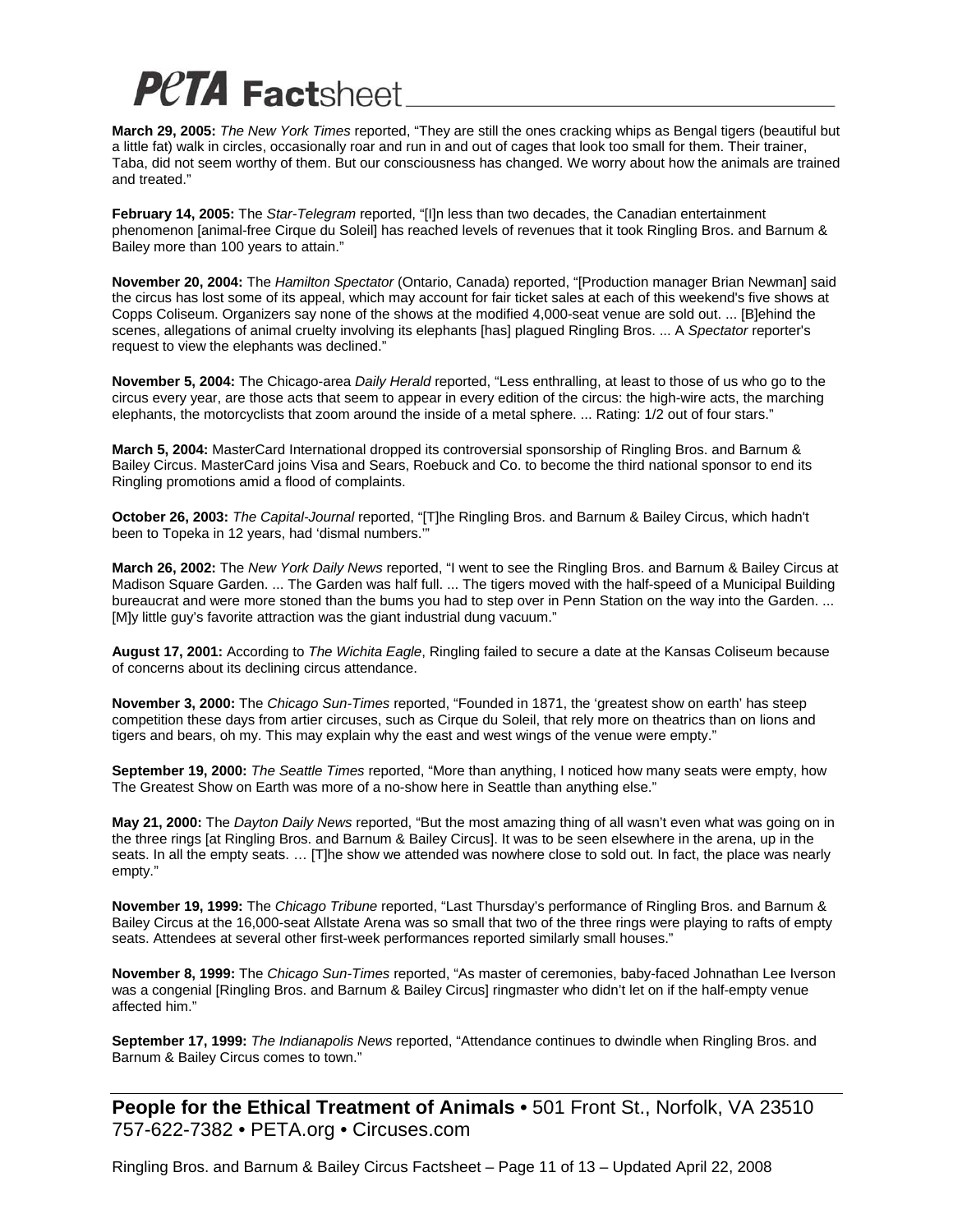#### **CRIMINAL ACTIVITY**

**April 19, 2005:** According to the *Centre Daily*, Ringling animal trainer Sacha Houcke was charged with simple assault in University Park, Pennsylvania, after "two employees of the Bryce Jordan Center called police and reported witnessing Houcke choke his daughter, push her to the ground and punch her in the face while they were working with the circus horses." On May 25, 2005, Houcke entered a guilty plea to harassment and disorderly conduct citations and paid a \$300 fine.

**March 6, 2005:** According to the *Cincinnati Enquirer*, Ringling animal handler Bryan Phipps was arrested for a 2001 aggravated bank robbery while the circus was performing in Cincinnati, Ohio. Phipps, who was hired by the circus in December 2001, spent six years in Ohio prisons in the 1990s after being convicted of drug trafficking, carrying a concealed weapon, aggravated robbery, and kidnapping. Police officials stated that several other agencies had warrants for his arrest, including a felony drug possession charge.

**May 24, 2004:** Thomas Allen Riccio, a Ringling circus clown performing under the name "Spanky," was arrested in Fayetteville, N.C., and charged with 10 counts of third-degree sexual exploitation of a minor. Authorities allegedly found 2,000 pictures on Riccio's computer, which was kept in his room on the circus train, of child pornography that depicted girls as young as 5 years old engaged in sexual activity with adults.

**May 2, 2003:** According to a report on CBS program *60 Minutes*, suburban soccer mom and freelance journalist Jan Pottker filed a lawsuit against Ringling for fraud and conspiracy. Pottker charged that Ringling spent an estimated \$3 million over an eight-year period in an attempt to sabotage her writing career after she wrote an unflattering article about the circus.

**September 26, 2002:** According to *The Salt Lake Tribune*, a Ringling acrobat was arrested and jailed in Idaho on charges of sexual battery against a 16-year-old girl. The acrobat allegedly dragged the victim back into his sleeping quarters, slammed the door, and assaulted her. The U.S. Immigration and Naturalization Service also ordered the acrobat to be held.

**November 10, 2000:** A Ringling employee was arrested in Rosemont, Illinois, after police identified him from a fingerprint left behind when he allegedly mugged an Ohio woman at knifepoint a month earlier. The circus worker, who had been convicted of aggravated burglary and drug abuse in 1989, was suspected of committing a string of recent armed muggings.

**November 21, 1998:** The *Calgary Herald* reported that the goat Ringling featured in 1980 as a "unicorn" was purchased from serial killer Leonard Thomas Lake. Lake abducted, tortured, raped, and murdered women before committing suicide when he was finally arrested in 1985. The "unicorn" was actually a mutilated goat whose horns had been manipulated to grow in the center of the animal's forehead.

**March 17, 1998:** The *Mountain Xpress* reported that a Ringling employee, who was on parole after serving seven years on a New York murder conviction, was arrested in connection with two break-ins and liquor theft at an Asheville, North Carolina, liquor store.

**April 13, 1997:** A Ringling employee was arrested in Worcester, Massachusetts, on a fugitive-from-justice warrant, which listed a charge of counterfeiting.

**November 19, 1994:** Ringling's vice president of animal care Gunther Gebel-Williams, was arrested in St. Louis and charged with disturbing the peace. Gebel-Williams had screamed at a police officer and threatened the officer with the whip that he uses on his tigers because officers were giving traffic tickets to circus customers.

**October 19, 1994:** A Ringling employee in Boston, Massachusetts, was arrested and charged with assault and battery with a dangerous weapon when he stabbed a horse trainer in the stomach with a penknife. A fight had broken out when the employee had tried to get the horses to kick the trainer.

**April 19, 1994:** A railroad official testified that a circus-train brake operator who helped conduct a safety inspection just before a deadly Ringling train derailment had failed a drug test after the wreck. A clown and an elephant trainer were killed in the crash.

**People for the Ethical Treatment of Animals •** 501 Front St., Norfolk, VA 23510 757-622-7382 • PETA.org • Circuses.com

Ringling Bros. and Barnum & Bailey Circus Factsheet – Page 12 of 13 – Updated April 22, 2008